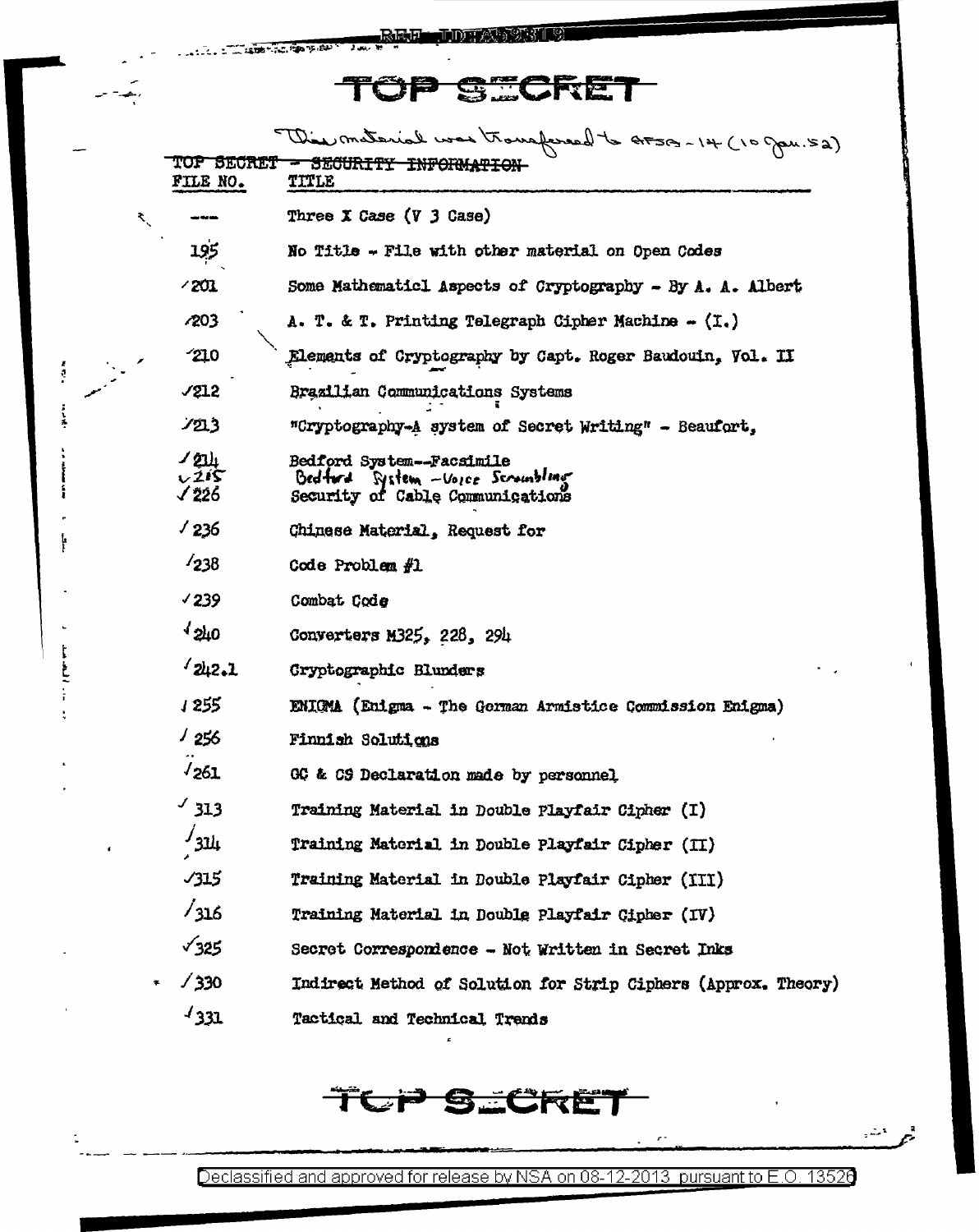REF ID: A59319

 $\mathbb{R}$ 

 $\mathbb{R}$ 

F.

 $\overline{\phantom{a}}$ 

ТĒ,

<u>ਰਜਾ ਜਿਸਦੇ</u>

TOP SECRET

 $\pmb{\mathsf{I}}$ 

ţ

|                                 | <del>TOP SECRET</del><br>FILE NO. | <del>SECURITY INFORMATION</del><br>TITLE                                                    |
|---------------------------------|-----------------------------------|---------------------------------------------------------------------------------------------|
|                                 |                                   |                                                                                             |
|                                 | √ 264                             | GERMAN-A Report on the KEYWORD SYSTEM - Copy 3                                              |
|                                 | $\sqrt{270}$                      | Method for employing the HAGELIN CRYPTOGRAPHER (M-209)                                      |
|                                 | $\sqrt{272}$                      | HIGH-SPEED ROTOR                                                                            |
|                                 | v <del>723</del> 213              | HILL, LESTER - METHOD OF MATRIX SUBSTITUTION - I                                            |
|                                 | $\sqrt{277}$                      | History of MI-8                                                                             |
|                                 | $\sim$ 278                        | HISTORY - SIS                                                                               |
|                                 | 1283.5                            | INDIANS, Use of, for Signal Communications                                                  |
| $\mathbf{I}$                    | 1284                              | <b>INTELLIGENCE TES</b>                                                                     |
|                                 | √285                              | INTERCEPT SERVICE DURING THE WORLD WAR                                                      |
|                                 | $\frac{1}{286}$                   | INTER-SERVICES COMMUNICATIONS BOARD * Wash. Communications Board<br>Copy No. 6              |
|                                 | $\frac{1}{287}$                   | <b>TTALIAN DIPLOMATIC CODES - VI. AR 25 &amp; IMPERO (text) - Copy 3</b>                    |
|                                 | $\sqrt{287.5}$                    | Summary and Review of the Activities of the ITALIAN<br>Cryptanalytic Sec.                   |
|                                 | $'$ 291                           | <b>JAC COURSE</b>                                                                           |
|                                 | 1292                              | PL 86-36/50 USC 360<br>$E_O$ 3.3(h)(2)<br>JAPANESE ARMY FIELD CODE                          |
|                                 | $\frac{4}{293}$                   | JAPANESE FREQUENCY STUDIES                                                                  |
|                                 |                                   | IS-3-01605 (Japanese Signal Intelligence Service)                                           |
| Ł.                              | $\frac{1}{295}$                   | ピター<br>PLAIN TEXT KEYING                                                                    |
|                                 | 1296∕                             | .                                                                                           |
|                                 |                                   | Commercial Representatives                                                                  |
|                                 | $\sqrt{300.5}$                    | Machine "003"                                                                               |
|                                 | $\sqrt{301}$                      | "A BRIDGE TIPE SPEECH INVERTER" by Toshitada Matsuyuki                                      |
| (En <b>pty Folder)</b> 306<br>! |                                   | ENCIPHERMENT BY MEANS OF A CODE-BOOK AND AN ADDITIVE KEY<br>by Captain G. W. Morgan<br>544. |
|                                 |                                   | MORGAN, Capt, G. W. - "Theory and Analysis of a Letter-<br>Subtractor Machine"              |
|                                 | $\frac{1}{308}$                   | NAVY METHOD OF SOLUTION OF THE CYLINDRICAL CIPHER DEVICE                                    |
|                                 |                                   | $(CSP-\mu \mu 8)$<br><del>_CKE</del>                                                        |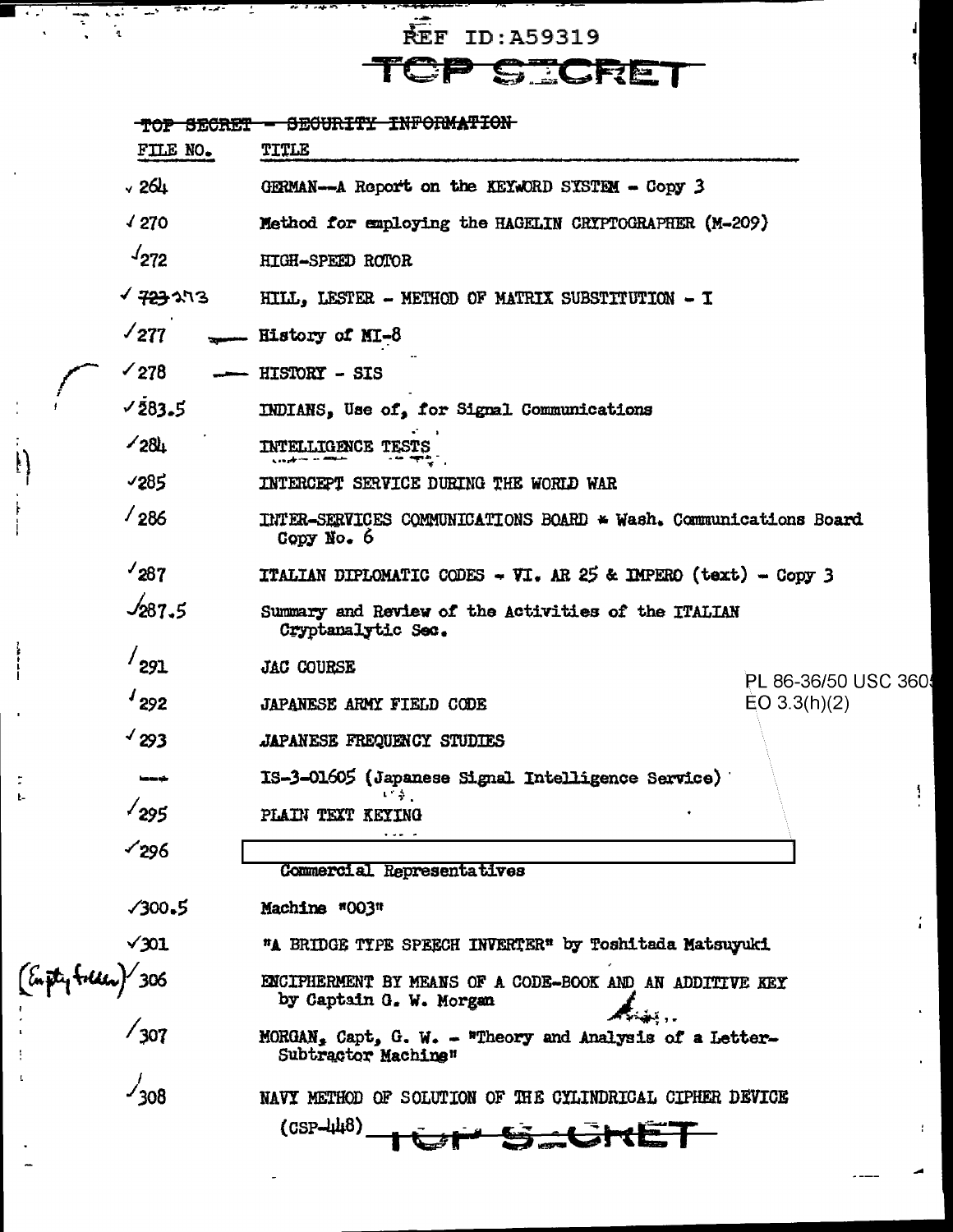**REF ID: A59319** 

## 计式包

TOP SECRET - SECURITY INFORMATION

| FILE NO. | TITLE |
|----------|-------|
|          |       |

- $\sqrt{310}$ THE COMPROMISING OF NAVAL CODE F-3
- $7311.0$ PANAMA CODE
- $\sqrt{312}$ PHOTOSTATIC NEGATIVES
- $312.1$ PAULDING, J. KIRKE
- $/317$ PORTUGUESE COMMUNICATIONS SYSTEMS - Copy #2
- $\frac{1}{320}$ Radio Pamphlets

 $\frac{1}{2}$ 

 $\overline{1}$ 

 $\pmb{i}$ 

 $\,$   $\,$ 

- $/321$ RUMANIAN CRYPTOGRAPHIC SYSTEMS - 1943-1946
- No Title Comment by Mr. W. F. Friedman: A file of Japanses decrypts of 1936-1940 period, with comments thereon by somebody in ASA.

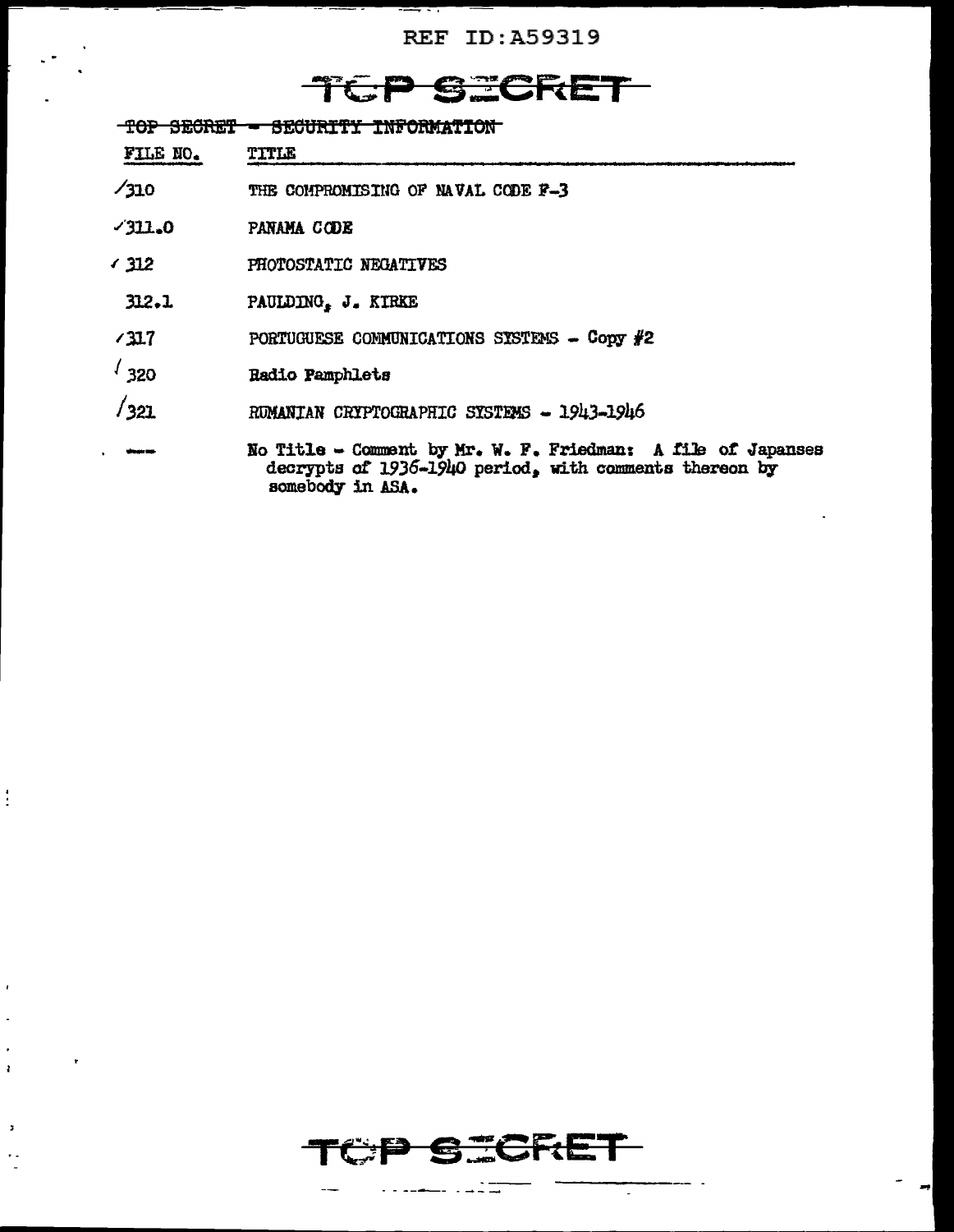| a shekarar 200 metatra. Ana                                                                       | in the control of the                                     | անդարում առաջին է մեն ա<br><b>REF ID:A59319</b>                                                                                                                                                                                                    |
|---------------------------------------------------------------------------------------------------|-----------------------------------------------------------|----------------------------------------------------------------------------------------------------------------------------------------------------------------------------------------------------------------------------------------------------|
|                                                                                                   |                                                           | STORET<br>TCP<br>PL 86-36/50 USC 360<br>EO 3.3(h)(2)                                                                                                                                                                                               |
|                                                                                                   | TOP SEGRET                                                | <b>SECURITY INFORMATION</b>                                                                                                                                                                                                                        |
|                                                                                                   | FILE NO.                                                  | TITLE                                                                                                                                                                                                                                              |
| (friedorend) 100<br>( <i>fruide cond)</i> , 100.1<br>(100.11                                      |                                                           | <b>NATIONS-CRIPTOGRAPHIC DATA</b><br><b>AFGHANISTAN</b><br>AFA: THE ENCIPHERED CODE OF THE AFGHAN GOVERNMENT<br>$(1943 - 1945)$ IR $5104$                                                                                                          |
| ( Guide card )                                                                                    | 100.2<br>400.21<br>/100.21                                | ARABIA-PERSIA<br>ARABIC AND PERSIAN LETTER FREQUENCY DATA $*$ Copy I - IR5502<br>Ħ.<br>n<br>u<br>n<br>u<br>$-$ Copy 2 $-$<br>n<br>п                                                                                                                |
| ( Give and ) 100.31<br>(Canise and ) 100.31<br>(Canise and ) 100.41                               |                                                           | ARGENTINA<br>ARF (Argentine Military Attache) IR-5505                                                                                                                                                                                              |
|                                                                                                   |                                                           |                                                                                                                                                                                                                                                    |
| ( Guide card ) 100.51<br>( Guide card ) 100.61<br>( Guide card ) 100.61<br>( Curide card ) 100.71 |                                                           | <b>BRAZIL</b><br>BRAZILIAN CODES AND CIPHERS 1917-1945 - IR 5044 (Tech. papers 311.5)                                                                                                                                                              |
|                                                                                                   |                                                           | <b>BURNA</b><br>$-311.5$ Tech. papers<br><b>BURMESE CODE CHART</b>                                                                                                                                                                                 |
|                                                                                                   | $\sqrt{100.71}$                                           | <b>CHILI</b><br>Captain E. B. Luquiens' Description of the Solution of the<br>Chilean Code in MI-8, now filed in IR $\mu$ 175. Publication<br>of the Historical Unit, SSA - (311.5 Tech. papers)                                                   |
| (beide cont)                                                                                      | 100.8<br>/100.81                                          | <b>CROATIA</b><br>GTA & GTB $(IL-3747(D) - B-30213)$                                                                                                                                                                                               |
|                                                                                                   | 100.9<br>100.91<br>$-400.92$                              | CZECHOSLOVAKIA<br>CZB, A CZECH DIPLOMATIC CIPHER SYSTEM $*$ IR 4067 - Copy D<br>$GZD - TL-3742(B)$                                                                                                                                                 |
| (Guide and)<br>(Guide carl)<br>(Guide carl)<br>(Guide carl)                                       | 100, 10<br>$\sqrt{100}$ -101<br>7100.102                  | FINLAND<br>PL 86-36/50 USC<br>FIA, FIF, etc. - $\#1201-F$<br>EO $3.3(h)(2)$<br>$FIB - Copy 9$                                                                                                                                                      |
|                                                                                                   | 100.11<br>/100.111<br>400.112<br>$-100.113$<br>$-100.114$ | <b>FRANCE</b><br>FGC. A FRENCH DIPLOMATIC ENCIPHERED CODE - IR-5121<br>FMC<br>FFU (French African Military Cipher - IR-5132<br>FRENCH CODES STUDIED BY MI-8 in 1921-1923                                                                           |
|                                                                                                   |                                                           | A nublication of the Historical Unit, SSA - Copy 2 - IR-5095                                                                                                                                                                                       |
| (Empty folder). 100.115<br>(Crist Corl) 100.12<br>100.121<br>100.121.1                            | 7100, 122                                                 | <b>GERMANY</b><br>GEQ INDICATOR SYSTEM - $#3296-D$<br>(100,121.1 CEW, AN UNSOLVED GERMAN ABWEHR SYSTEM - COPY 1 - IR 5501<br>German cryptographic Systems during the First World War.<br>(A publication of the Historical Unit) Copy $2 - IR$ 5096 |
| $\tilde{a}$                                                                                       |                                                           | TOP SEGRET                                                                                                                                                                                                                                         |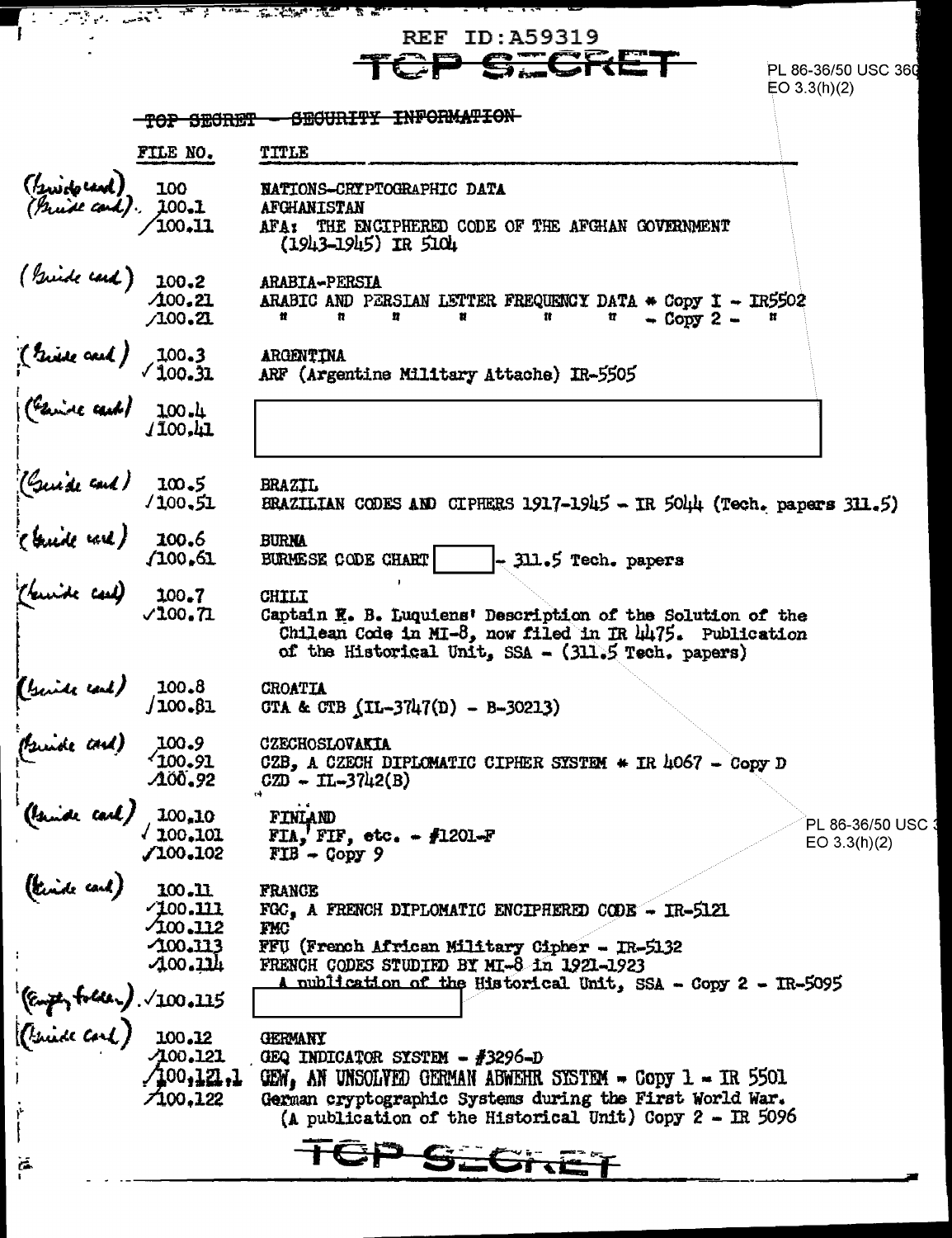REF ID:A59319<br>TCP SEGRET PL 86-36/50 USC 360

|                                                                                                                   |                             | EO 3.3(h)(2)                                                                                                                                                                     |
|-------------------------------------------------------------------------------------------------------------------|-----------------------------|----------------------------------------------------------------------------------------------------------------------------------------------------------------------------------|
|                                                                                                                   | TOP SECRET                  | <del>- SECURITY INFORMATION</del>                                                                                                                                                |
|                                                                                                                   | FILE NO.                    | TITLE                                                                                                                                                                            |
|                                                                                                                   | $\angle 100.122.1$          | GERMAN PAPER ON FRENCH B-211                                                                                                                                                     |
|                                                                                                                   | 100.122.2                   | GERMAN ONE-TIME PAD-GEE, Sol. & Expl. of                                                                                                                                         |
|                                                                                                                   | $-100 - 122 - 3$            | GERMAN TELETYPELRITER CIPHER SYSTEM, SOLUTION OF (TUNNY)                                                                                                                         |
|                                                                                                                   | $-400,123$                  | and F<br>papers on TUNNY<br>Nazi Underground (311.5 Tech. Papers) - IR-5147                                                                                                      |
|                                                                                                                   | $-100.121$                  | Some Captured German Crypt. Doc. (1937-1941) IR-5106                                                                                                                             |
| $\frac{100.13}{\sqrt{100.131}}$                                                                                   |                             | HUNGARY<br>HUA - A HUNDARIAN DIPLOMATIC ENCIPHERED CODE SYSTEM * IL-4012-B                                                                                                       |
| (buide eard) 100.14<br>100.141<br>(buide card) 100.151<br>(buide card) 100.151<br>(buide card) 100.161<br>100.162 |                             | <b>TRAN</b><br>TRANTAN ENCIPHERED CODES - 1943-1945 (311.5 Tech. papers)                                                                                                         |
|                                                                                                                   |                             |                                                                                                                                                                                  |
|                                                                                                                   |                             | <b>IRAQ</b><br>IRAOI CRIPTOGRAPHIC SYSTEMS - 1943-1944 - IR 4100                                                                                                                 |
|                                                                                                                   |                             |                                                                                                                                                                                  |
|                                                                                                                   |                             | <b>TTALY</b>                                                                                                                                                                     |
|                                                                                                                   | J100.162                    | CAPTURED ITALIAN CODES - IL 3834-E<br>PL 86-36/50 USC 3605<br>SOLUTION OF ITDO-2 - IR 61230                                                                                      |
|                                                                                                                   |                             | EO $3.3(h)(2)$                                                                                                                                                                   |
| ( think and ) 100.17                                                                                              |                             | <b>JAPAN</b>                                                                                                                                                                     |
|                                                                                                                   |                             | A COURSE OF INSTRUCTION IN JAPANESE METEOROLOGICAL                                                                                                                               |
|                                                                                                                   | 0.171,0                     | CRYPTOGRAPHIC SYSTEMS - IL-3980-B<br>JAT-JAPANESE MILITARY ATTACHE SYSTEM FOR CRYPTO INTEL.                                                                                      |
|                                                                                                                   |                             | SOLUTION OF * IR 64094                                                                                                                                                           |
|                                                                                                                   | $-100.171.1$                | JAO - IR-63721                                                                                                                                                                   |
|                                                                                                                   | $A\omega.171.2$             | JAM- Enciphered Japanese Diplomatic Code - IR-5151                                                                                                                               |
|                                                                                                                   | -100.172                    | JBB - (A Japanese Diplomatic Transposed Code) - IR-5124                                                                                                                          |
|                                                                                                                   | $-100, 173$<br>100.174      | JBC (Copy 2) A JAPANESE DIPLOMATIC ENCIPHERED-CODE SYSTEM - IR-4320<br>CROSS CRIBBING IN JED - IL-3793-F                                                                         |
|                                                                                                                   | $\angle 100.174.1$          | JED, A JAPANESE ENCIPHERED CODE SYSTEM * IR 64380                                                                                                                                |
|                                                                                                                   | /100.175                    | The Solution of JBH - IR 5127                                                                                                                                                    |
|                                                                                                                   | $-100.176$                  | * Copy 4 - IR-4316                                                                                                                                                               |
|                                                                                                                   | /100.177                    | JAPANESE SYSTEMS, SPECIAL - IL 3835-E                                                                                                                                            |
|                                                                                                                   | /100.178                    | One Time Pads and Code Book Kanjihyo 2 Go                                                                                                                                        |
|                                                                                                                   |                             | apparently having belonged to 31st Div. captured June 44<br>on Imphal-Kohima roads - IL-3656 and IL-3670                                                                         |
|                                                                                                                   | $100 - 18$                  | MEXICO                                                                                                                                                                           |
| (Switcom)                                                                                                         | J100.181                    | BRIEF SUMMARY OF SOLUTIONS OF MEXICAN DIPLOMATIC CODES AND<br>CIPHERS IN USE 1922-1929 (FROM THE FILES OF MI-8). Publication<br>of the Historical Unit, $SSA = Copy 2 = IR 5050$ |
|                                                                                                                   |                             | MEXICAN CIPHERS * IL 3412-B                                                                                                                                                      |
|                                                                                                                   | $\frac{100,182.1}{100,182}$ | MEXICAN CRIPTOGRAPHIC SYSTEMS PRIOR TO 1929. Publication of                                                                                                                      |
|                                                                                                                   |                             | Historical Unit, SSA. - Copy 2 - IR 5049                                                                                                                                         |
| (Briedcard)                                                                                                       |                             |                                                                                                                                                                                  |
|                                                                                                                   | $100.19$<br>$100.191$       | POLAND<br>POLISH CIPHER SYSTEMS 1942-44 - IR 4075                                                                                                                                |
|                                                                                                                   |                             |                                                                                                                                                                                  |
|                                                                                                                   | معاني المراد                |                                                                                                                                                                                  |
|                                                                                                                   |                             |                                                                                                                                                                                  |

 $\overline{\phantom{a}}$ 

 $\sim 10^{-10}$  .

 $\ddot{\phantom{a}}$ 

 $\omega_{\rm{eff}}=2.5$ 

TOP SEGRET

in de la companya de la companya de la companya de la companya de la companya de la companya de la companya de<br>La companya de la companya de la companya de la companya de la companya de la companya de la companya de la co

 $-$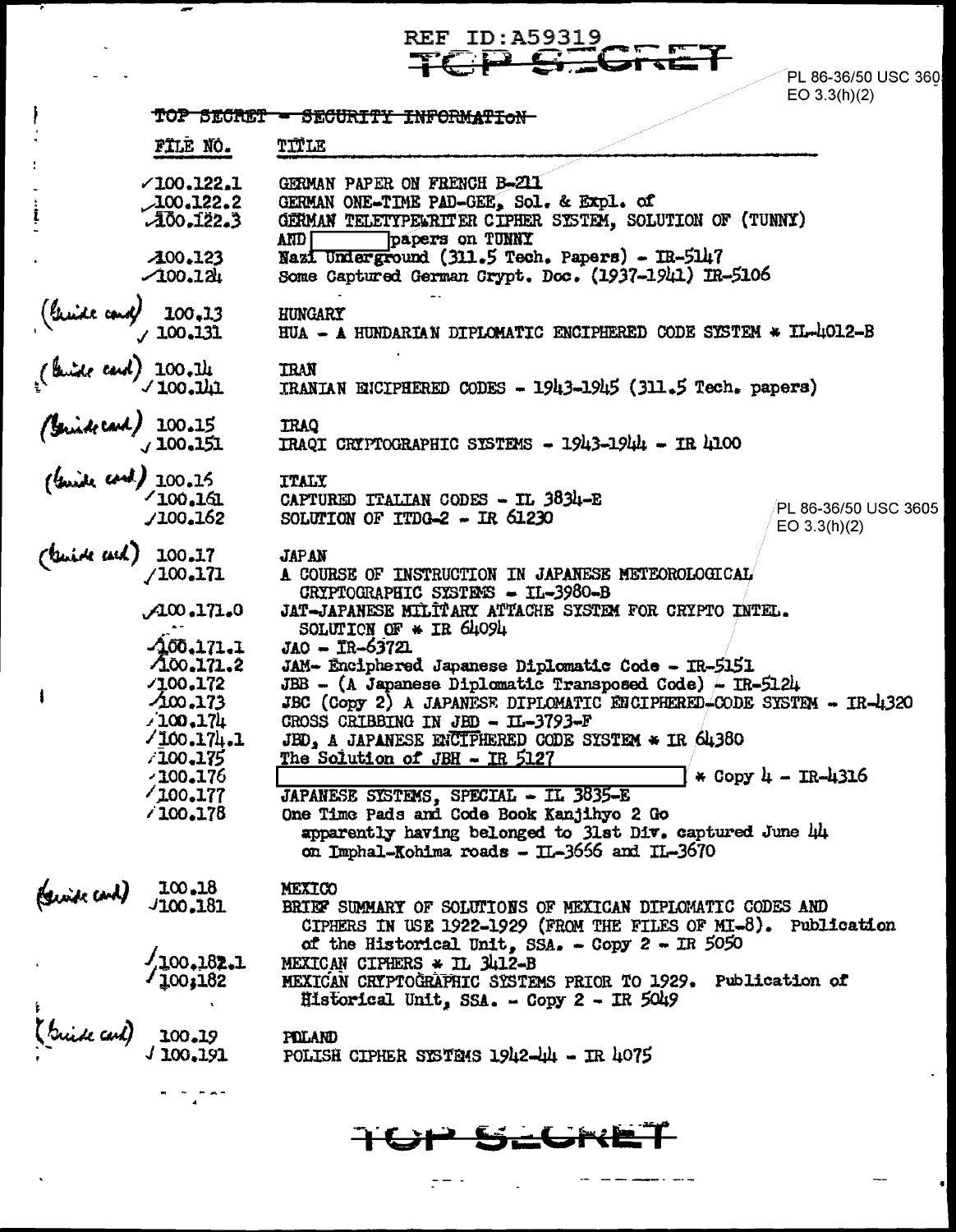## **REF ID: A59319 SERET**

TOP SEGRET SEGURITY INFORMATION-FILE NO. TITLE 100.20 Turde card **PORTUGAL** 100.201 Cryptanalytic Data for Portuguese, Letter and Word Frequency Data -  $IR-5128 - 311-5$ PORTUGUESE-PRAZILIAN MATERIAL IN THE FILES OF MI-8. Publication  $J100.202$ of the Historical Unit, SSA. - Copy 2 - IR 5092 PORTUGUESE CODES AND CIPHERS - IR 40 59  $100.203$ ide cord) 100.21 **RUSSIA A00.211** Givierge's Cryptographic Peculiarities of the Russian Language  $IR$  5131  $400.212$ TRQ: Data on Soviet cryptographic systems 1917-1933. Publication of the Historical Unit, SSA. TRQ 77, Copy 2  $A$ 00.213 SURVEY OF RUSSIAN CRYPTO. SYSTEMS 100.22 **SPAIN** ADDITIVE RECOVERT, OBSERVATIONS ON A METHOD FOR - IR -5152<br>SPANISH-AMERICAN MATERIAL IN THE FILES OF MI-8. Publication<br>of Historical Unit, SSA. (311.5 Tech. Papers)<br>SPANISH CODES 1917-1923. Publication of the Historical / 100.220 A00,221  $100,222$ Unit, SSA. - Čopy 2 - IR 5093 (Guide Carl) 100.23 SWITZERLAND 1100.231 SZD - IL 3846-B

 $(311.5)$  WORLD WAR - 311.5 AEF

÷.

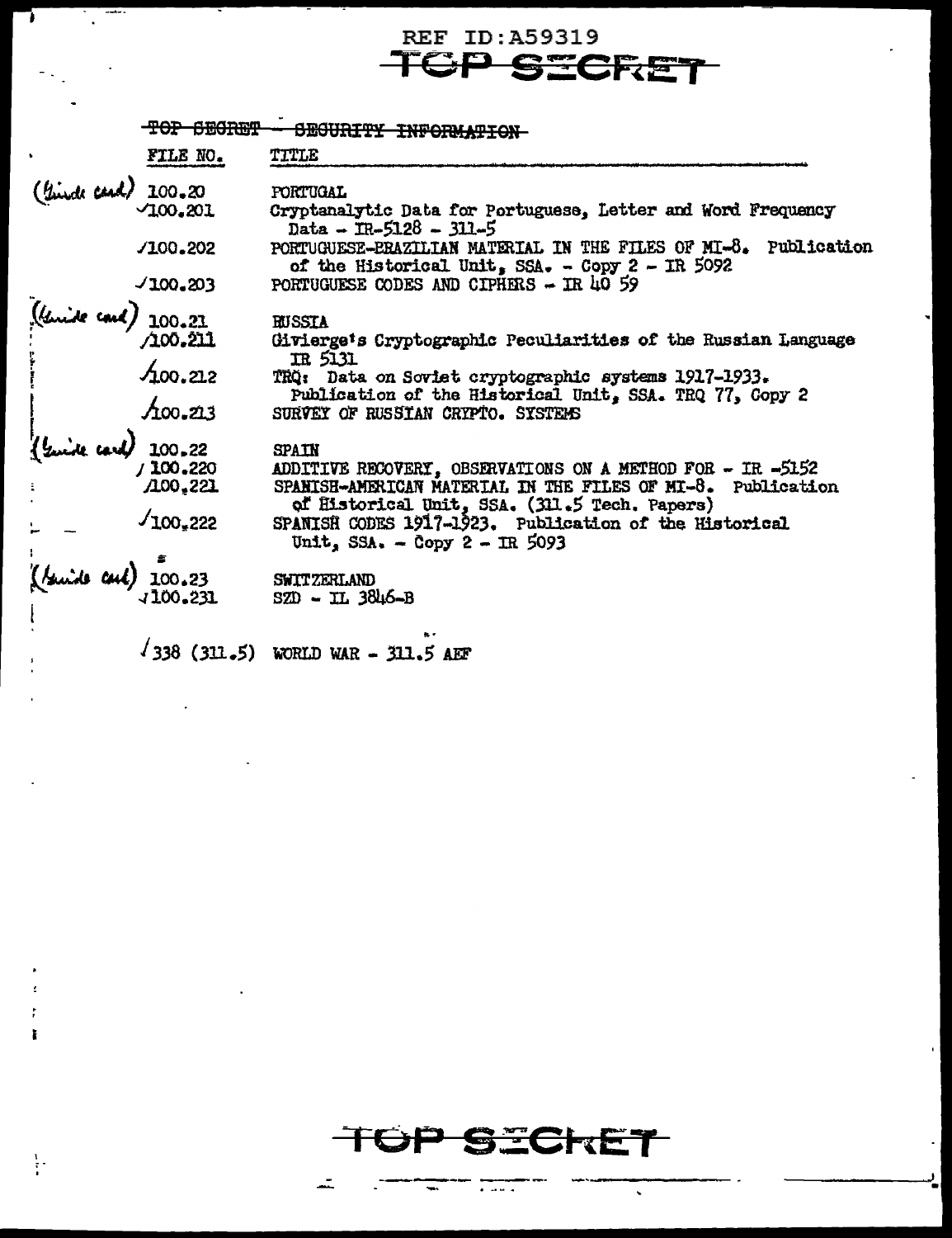|                                                        |                              | $\left(\begin{array}{cc} \frac{1}{2} & \frac{1}{2} & \frac{1}{2} & \frac{1}{2} & \frac{1}{2} & \frac{1}{2} & \frac{1}{2} & \frac{1}{2} & \frac{1}{2} & \frac{1}{2} & \frac{1}{2} & \frac{1}{2} & \frac{1}{2} & \frac{1}{2} & \frac{1}{2} & \frac{1}{2} & \frac{1}{2} & \frac{1}{2} & \frac{1}{2} & \frac{1}{2} & \frac{1}{2} & \frac{1}{2} & \frac{1}{2} & \frac{1}{2} & \frac{1}{2} & \frac{1}{2} & \frac{$ |                   |
|--------------------------------------------------------|------------------------------|--------------------------------------------------------------------------------------------------------------------------------------------------------------------------------------------------------------------------------------------------------------------------------------------------------------------------------------------------------------------------------------------------------------|-------------------|
|                                                        |                              | <b>REF ID: A59319</b>                                                                                                                                                                                                                                                                                                                                                                                        |                   |
|                                                        |                              | SECRET                                                                                                                                                                                                                                                                                                                                                                                                       |                   |
|                                                        |                              |                                                                                                                                                                                                                                                                                                                                                                                                              |                   |
|                                                        |                              |                                                                                                                                                                                                                                                                                                                                                                                                              |                   |
|                                                        | TOP SECRET                   | <del>- SECURITY INFORMATION</del>                                                                                                                                                                                                                                                                                                                                                                            |                   |
|                                                        | FILE NO.                     | TITLE                                                                                                                                                                                                                                                                                                                                                                                                        | PL 86-36/50 USC 3 |
| (Juice and                                             |                              | CRYPTOGRAPHIC SYSTEMS                                                                                                                                                                                                                                                                                                                                                                                        | EO 3.3(h)(2)      |
|                                                        |                              |                                                                                                                                                                                                                                                                                                                                                                                                              |                   |
|                                                        |                              | <b>GEE</b>                                                                                                                                                                                                                                                                                                                                                                                                   |                   |
| (krist card) 200.1<br>200.11<br>(kriste card) (200.12) |                              | CONSTRUCTION OF GEE PADS $*$ Copy 1 - IR 5000<br>REPORT ON WORK CARRIED ON AT S.S.A. ON GEE * CODY #2                                                                                                                                                                                                                                                                                                        |                   |
|                                                        |                              |                                                                                                                                                                                                                                                                                                                                                                                                              |                   |
|                                                        |                              |                                                                                                                                                                                                                                                                                                                                                                                                              |                   |
|                                                        |                              |                                                                                                                                                                                                                                                                                                                                                                                                              |                   |
|                                                        |                              |                                                                                                                                                                                                                                                                                                                                                                                                              |                   |
|                                                        |                              |                                                                                                                                                                                                                                                                                                                                                                                                              |                   |
| (truise cand.)                                         | 200.3                        | Miscellaneous                                                                                                                                                                                                                                                                                                                                                                                                |                   |
|                                                        | 1200.30                      | LONGFELLOW MACHINE                                                                                                                                                                                                                                                                                                                                                                                           |                   |
|                                                        | 1200.32<br>$\sqrt{200}$ , 33 | BAND-TRANSPOSITION * 0016                                                                                                                                                                                                                                                                                                                                                                                    |                   |
|                                                        | 7200.35                      | CIPHER TELEPRINTER REGULATIONS (SFV) $\ast$ IR 4040 - 311.5 Tech. papers<br>DATA ON MISCELLANEOUS CRYPTOGRAPHIC SYSTEMS 1917-1929.                                                                                                                                                                                                                                                                           |                   |
|                                                        |                              | Publication of Historical Unit, SSA. - Copy 2 - IR 5098                                                                                                                                                                                                                                                                                                                                                      |                   |
|                                                        | $\sqrt{200.36}$              | GOLD SISTEMS (Vatican Code Systems 1943-44)                                                                                                                                                                                                                                                                                                                                                                  |                   |
| $\frac{1}{r}$                                          | $\sqrt{200}$ , 37            | INDEX OF DATA IN LIAISON REPORTS - IR 5123 - Copy 2                                                                                                                                                                                                                                                                                                                                                          |                   |
|                                                        | /200,39                      | MILITARY TELETYPEWRITER SYSTEMS OF WORLD WAR II                                                                                                                                                                                                                                                                                                                                                              |                   |
|                                                        | /7200.310                    | Notes on Specific Applications of RAM to Cryptanalysis - IL 3882-F                                                                                                                                                                                                                                                                                                                                           |                   |
|                                                        | $\frac{200.311}{ }$          | PARTIAL DISCUSSION OF PROPOSED DOUBLE-END ENIGHA                                                                                                                                                                                                                                                                                                                                                             |                   |
|                                                        | /200.312                     | NAVAL COMMUNICATIONS I.C. MACHINE                                                                                                                                                                                                                                                                                                                                                                            |                   |
|                                                        | $\sqrt{200.315}$             | The Shorthand Subsection of MI-8 in the First World War<br>(1917-1919). Publication of the Historical Unit. SSA.                                                                                                                                                                                                                                                                                             |                   |
|                                                        |                              | $\text{Copy } 2 - \text{IR } 5042$                                                                                                                                                                                                                                                                                                                                                                           |                   |
| e.<br>I                                                | 200.316                      | SYSTEMS OF THE NEAR AND MIDDLE EAST - IL 3826-D                                                                                                                                                                                                                                                                                                                                                              |                   |
|                                                        | 200, 316, 0                  | TRANSLATOR'S DICTIONARIES USED IN ASA, A SURVEY OF - IR 64999                                                                                                                                                                                                                                                                                                                                                |                   |
|                                                        | √200,317                     | TRANSPOSITION*KEYED COLUMNAR                                                                                                                                                                                                                                                                                                                                                                                 |                   |

ļ.

 $\mathcal{L}^{(1)}$ 

 $\bullet$ 

 $\blacklozenge$ 

 $\sim$  -  $\bullet\tau$ 

## TOP SECRET